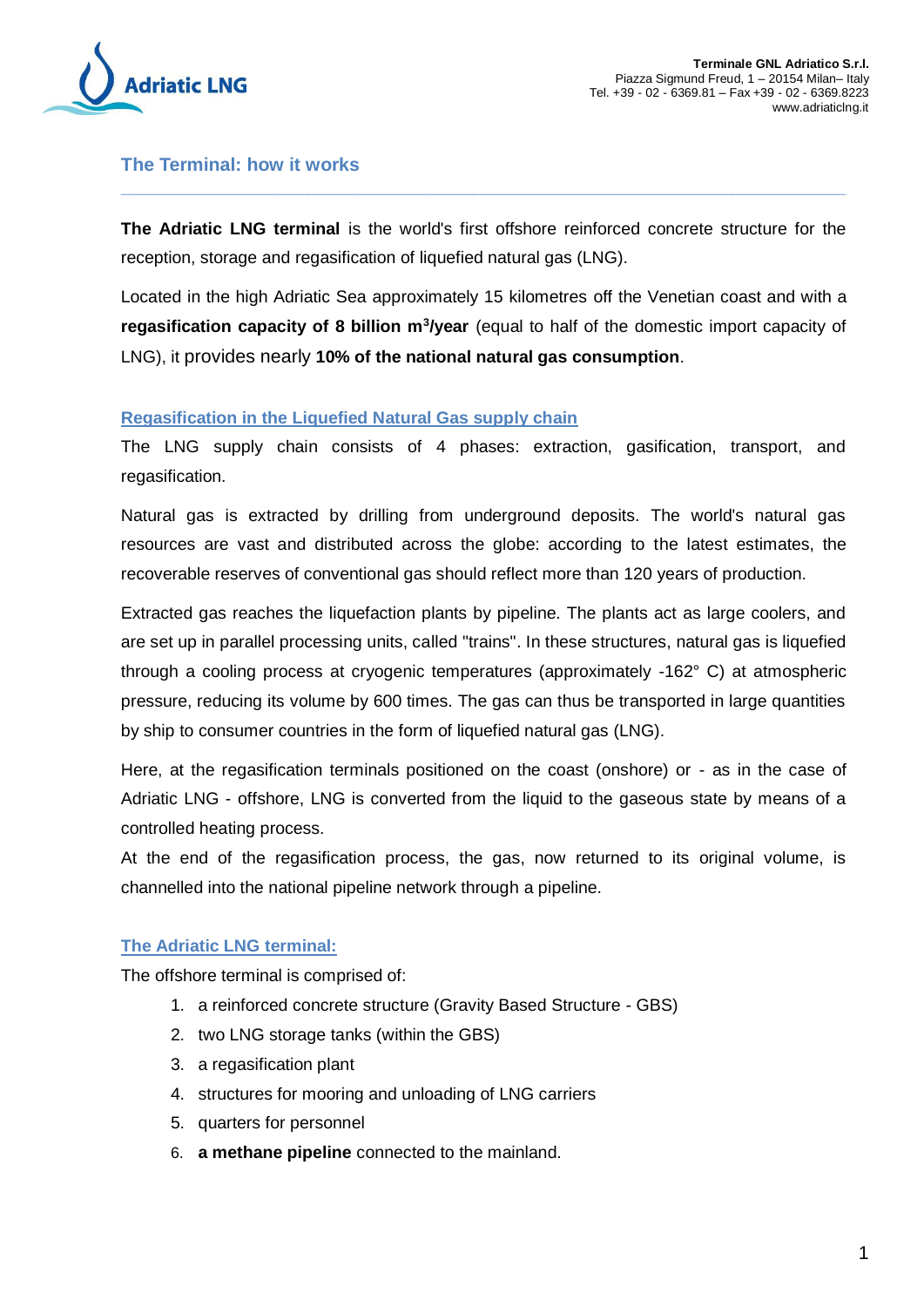

# **Terminal Function and Design**



- 1. The main terminal structure in reinforced concrete (GBS Gravity Based Structure) rests on the seabed at a depth of approximately 29 m. Manufactured in Campamento, Spain, it was built with 90,000  $m<sup>3</sup>$  of cement and 30,000 tonnes of steel reinforcement. It is 180 m long, 88 m wide and 47 m high.
- 2. The **two modular tanks** of 125,000 m<sup>3</sup> each for LNG storage were designed with ExxonMobil technology and manufactured in South Korea.
- 3. **The regasification plant** is located on the top of the GBS, and includes:
	- a) four LNG vaporisers (using heat naturally contained in sea water)
	- b) a heat recovery LNG vaporiser (which reuses heat from gas turbines)
	- c) two cryogenic compressors
	- d) four pumps for the transfer of LNG from tanks
	- e) five pumps to send the gas into vaporisers and the pipeline.

The terminal also houses auxiliary equipment (for generating electricity with gas turbines and an electrical and instrumentation substation).

4. The **mooring facilities**, known as "Mooring Dolphins", were constructed in the Arsenale shipyard in Venice, and can accommodate LNG carriers of varying tonnage. Special output arms transfer the LNG from the ship to pipelines that send it to the terminal storage tanks.